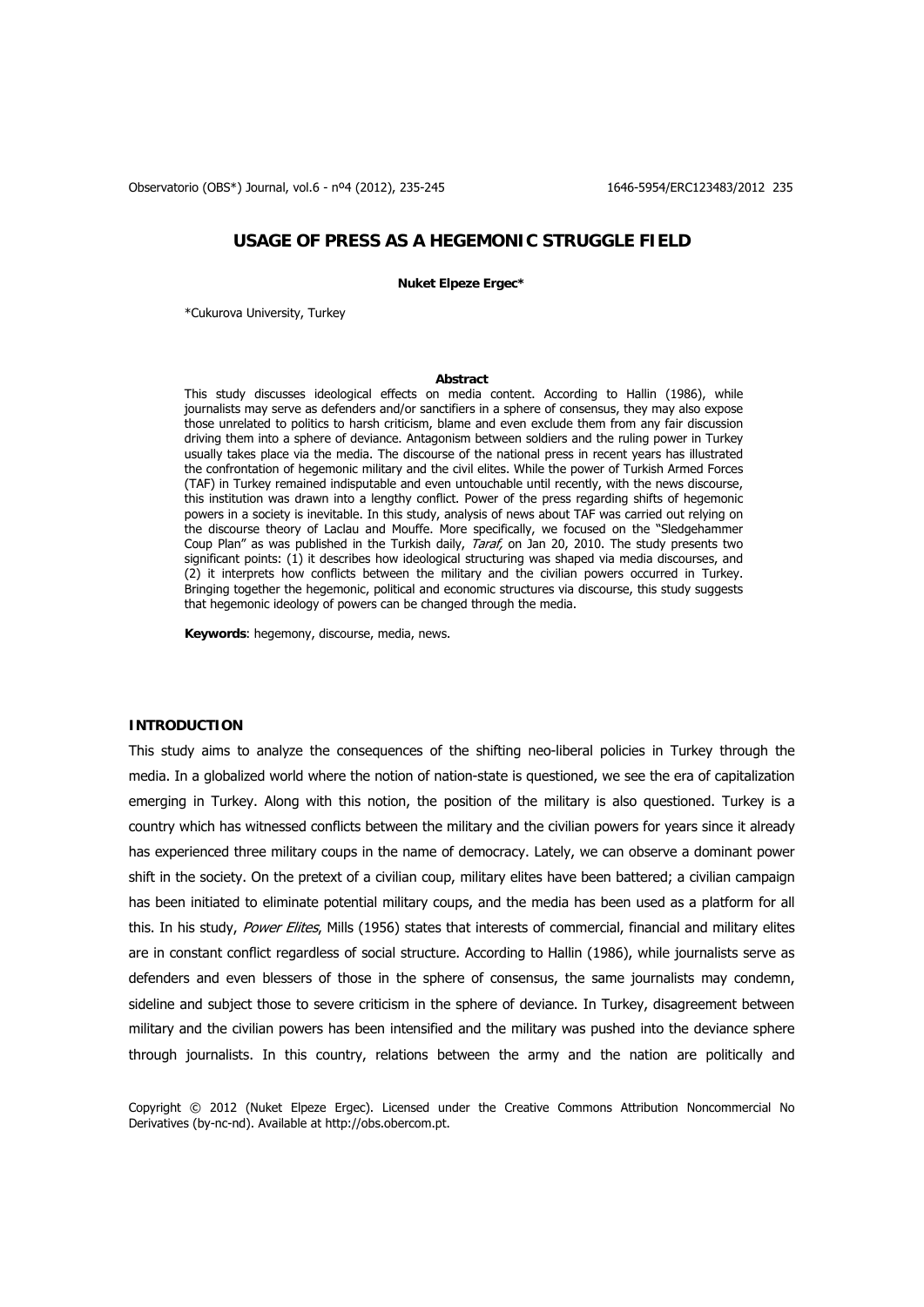historically multidimensional. The hegemonic power of the military and the civilian power in Turkey have been distortedly presented through the national media. Although the social power of the Turkish Armed Forces (TAF) in Turkey has never been a matter of question since the establishment of the Republic, through media discourses, however, the TAF status has been moved away from Hallin's (1986) sphere of consensus to the sphere of deviance.

Media channels that exist on a major social platform produce various discourses about an event, a phenomenon or a process. Social structures such as racism and sexism or news about disadvantaged groups are all shaped through power relations with the media. The shift in power relations and relocation of an empowered group into a weaker position are all carried out by means of media discourse. As stated by Laclau and Mouffe (2001), the two representatives of Post-Marxist approach, the rising complexity and institutionalism in a capitalist society leads to an increase of social antagonism and new political domains. In the process of implementing neo-liberal policies, those who have stood against the implementation of such ideological policies have been branded as antagonists in the society.

The current study is based on the hypothesis that, since in Turkey the military has got the power to interfere in politics, this institution is moved to a sphere of deviance resulting from the implementations and ideology of the civilian power. Thus, this situation leads to a conflict between the military and the civilian power, which has been pursuing an agenda to reshape the established structure via neo-liberal and Islamic implementations. Globalization and its outcomes, such as neo-liberal policies, have shifted the position of the army amidst administrations (Ahmed, 2007; Yeldan, 2007). One of such conflicts was the disagreement on wearing the turban, to which the military strongly opposed. There, the media bore a vital role for the ruling power to reach its aims, that is, ostracizing the army, since the media has the power to teach people how and what to think (Dearing, Rogers, 1996; 101). So, creating antagonism in media discourse is viewed as a normal activity. The study will look into newspaper discourse showing how the military has been pushed into a sphere of deviance from a consensus sphere.

A national newspaper got hold of a confidential seminar held by the TAF on 5-7 March 2003. This national daily, *Taraf*, interpreted this seminar as a potential coup plan against the ruling civilian power in Turkey. The news and texts related to this potential coup found coverage in the national press under the name of the "Sledgehammer Coup Plan." On 21 January 2010, the TAF issued a press statement that these documents were solely seminars plan. On 22 February 2010, more than 40 officers were arrested and officially charged with attempting to overthrow the government. These officers included four admirals, a general and two colonels, some of whom retired former commanders of the Turkish Navy and the Air Force. Three days later, the former commanders of the Navy and the Air Force were released. This study projects the discourse about this seminar as was covered by this daily.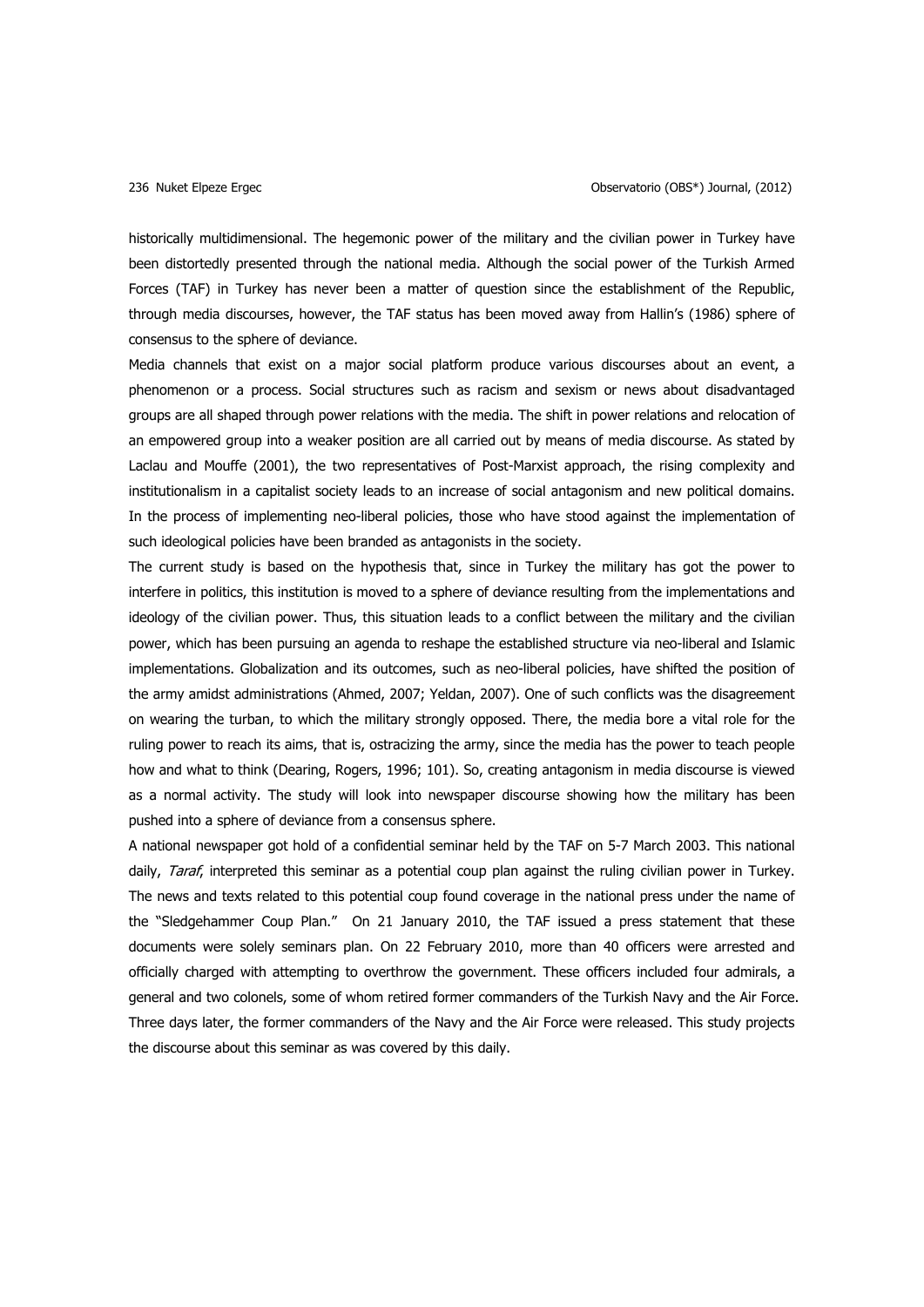#### **The Purpose and Scope of the Study**

The purpose of this study is to reveal the discourse of the media about the military power and the occurring antagonism. According to post-Marxist approaches, in a hegemonic environment, nodal points are constructed and firmly fixed. The study manifests distortions made by the media referring to articulations and identities created by the news. While a military identity was once associated with terms such as democracy, Kemalism or independence, this very identity has recently begun to be identified with the term, "military coup."

The scope of this study is limited with coverage of coup allegations (including news columns) made by the national daily Taraf on 20 January 2010.

## **Method**

The study is based on the discourse theory of post-Marxist approaches. The concepts introduced by this theory have been employed in analyzing discourses in media texts. Such concepts presented by the post-Marxist discourse theory are helpful in showing the way how the army and soldiers in Turkey have been antagonized, explaining their position and the way how their significance has been diminished. According to Laclau and Mouffe (2001;122), the occurrence of such a situation necessitates the creation and fixture of nodal points. Dynamic structures of created identities led to articulations. Thus, the Turkish military was projected with a double-faced structure: in the past, "friend", and in today's discourse, "foe". In order to observe objectivity, the researcher asked 10 graduate students to read the covered news about the alleged coup and comment on the news whether it was depicting a friendly or a hostile picture of the army.

# **FINDINGS AND COMMENTS**

According to Laclau and Mouffe (2008;156), discursive structure is not merely a cognitive or fictive entity but rather an articulation practice that forms and regulates social relations. In this discursive unity, the identities are relational and all discourses are disrupted by a discursive field which exceeds them all. Within this framework, the military power takes place in the media discourse field. In Post-Marxism, neither absolute stability nor absolute instability is possible. This redundancy contained by all discursive situations is the required base for any type of social practice. In post-Marxism, this is defined as "the field of discursivity". Each discourse is established to dominate the field of discursion and stop the flow of differentiations for the aim of uniting them around a center. Media discourse on military power causes a social antagonism towards such power. Antagonism surfaces upon the conflict between the supporters and opponents of this discourse.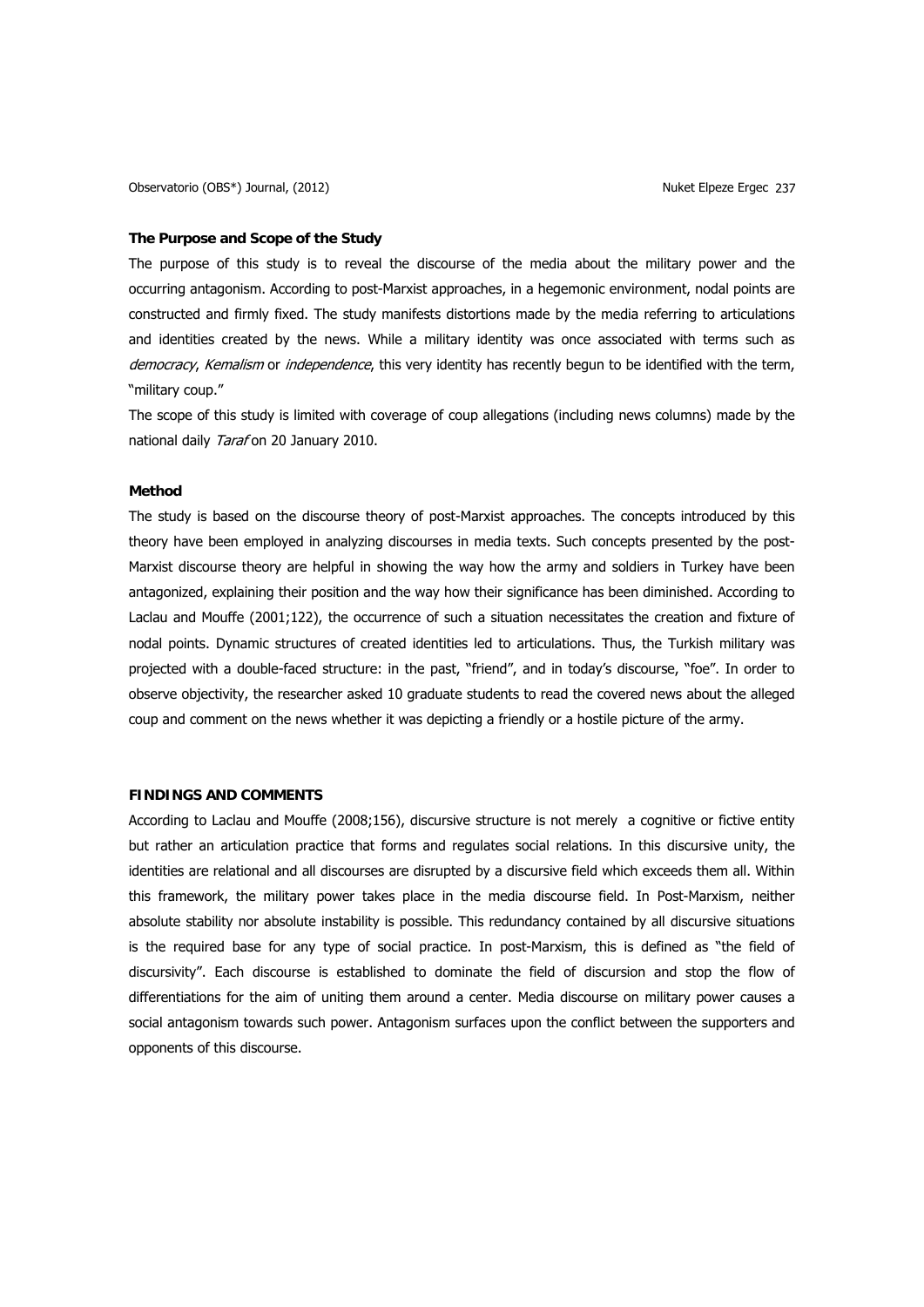### **Nodal Point and Articulations**

Since January 2010, the military power in Turkey has been associated with a so-called "Sledgehammer Coup Plan" in media discourse. The discourse structure, reminiscent of the military power identity, is centered on the "Sledgehammer Coup Plan". This fragile stability forges the nodal point of discourse. Here, the meaning is partially stabilized. Articulation practice is executed over this nodal point, which gives new meaning to a set of elements previously existed by associating these elements with a coup plan. In this regard, the "Sledgehammer Coup Plan" is not only viewed as the articulation point of other elements but it is also regarded to enable the transformation of these elements into a politicized military position. At times, the military did represent different nodal points such as *democracy, Kemalism* and even *terrorism*, yet of all, the *coup* discourse is regarded as the most significant to be associated with this institution since it signifies hegemony over the current civilian administration.

Hall (1986) places ideology at the center of discursive field. As a matter of fact, this field functions as a store where all semantic redundancies are collected. In Laclau and Mouffee's discourse theory, it is not clear whether the discursive field is structured by using all structures of meaning or comparative discourses (Jorgensen and Phillips, 2002). After all, the discursive field where discourse is actualized as a unity of news, columns, comments and/or analysis headings is established to forge a center. In this present study, the national *Taraf* newspaper is identified as the discursive field.

Media discourses on military power emerge through the articulations made about the "Sledgehammer Coup Plan" nodal point (Figure 1). In this discursive articulation, the concept is used to explain the formation of hegemony and discourse. Indeed, each social practice is in a way an articulator. Another dimension of articulation is observed in the subject position. The same indefinite, incomplete and ambiguous quality attributed to all discursive identities by over-determination is present in the subject category as well (Laclau and Mouffe, 2001; 121). This over-determination paves the way for hegemonic articulation. The military power is in the subject position, and its opponents are discoursed hegemonically via certain articulations.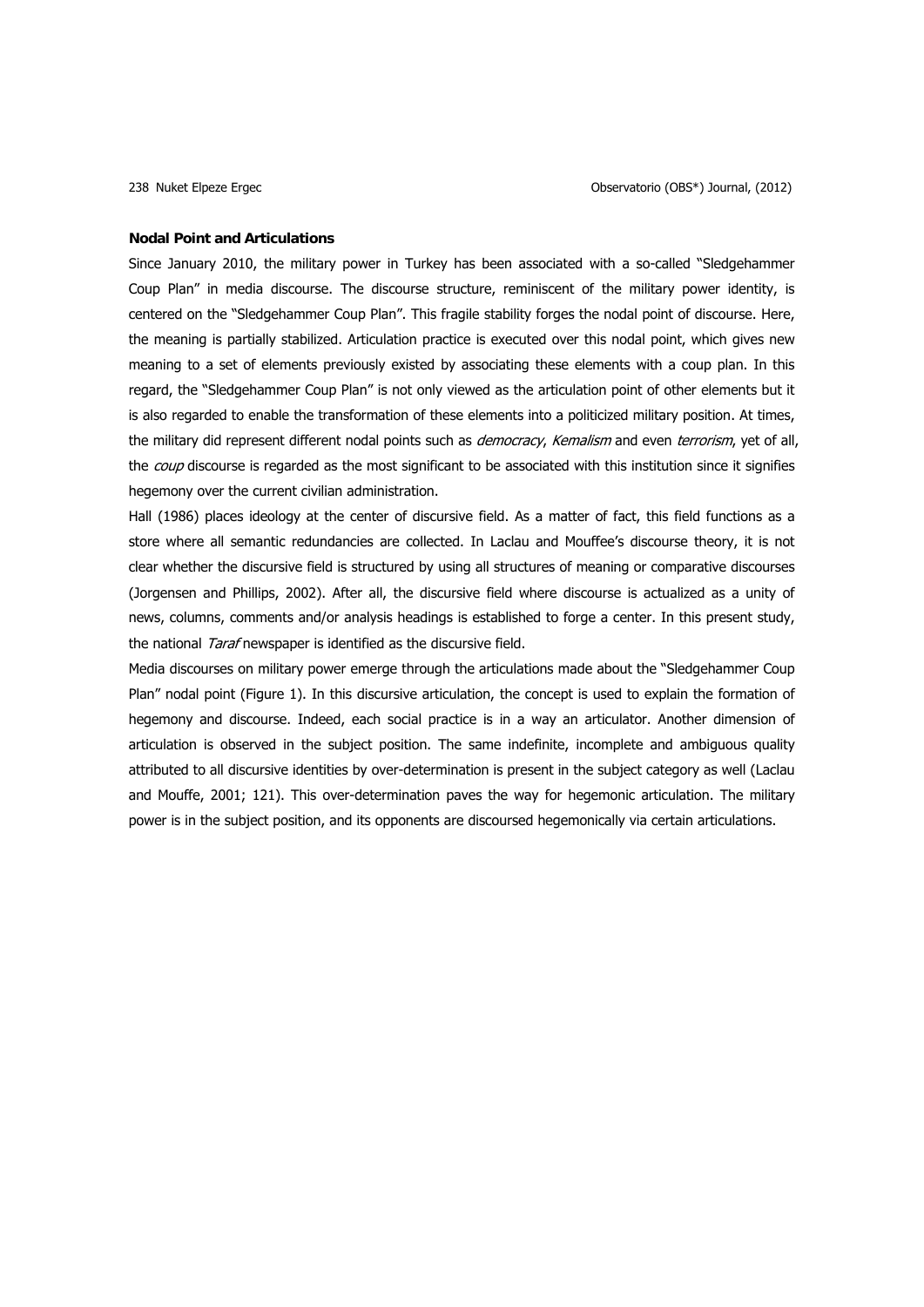Observatorio (OBS\*) Journal, (2012) (2012) 2008 12:39 Nuket Elpeze Ergec 239



Figure 1. Main components of Post-Marxist discourse theory within the discourse structure of military power in the field of media.

In Figure 1, certain parts of articulations made about the nodal point "Sledgehammer Coup Plan" are illustrated. Within the framework of nodal point, newspaper discursion field, the military power has been portrayed to oppose the public, religion, civilian power and democracy. Additionally, within the media discourse field, there are some articulations which are not associated with the floating nodal points. For instance, on the very same date, another news discourse of Taraf relates the statement below about the military power:

# "They drove 33 privates to death –ex-PKK leader made striking remarks: They drove 33 privates willingly to death" (Taraf, 20 January 2010)

In the news, allegations of a former prominent PKK leader were reported such that the newspaper attempted to make the impression that the gendarmerie did dispatch the privates intentionally to death. By doing so, a discourse structure was formed by the newspaper portraying the army as the "enemy," and the terrorist leader, who made these remarks, as "friend". By publishing the remarks by the PKK leader that "the army is responsible for the deaths," rather than stabilizing discourse, the newspaper uses a dual good/bad structure. Tyrannical attitude of the military power was placed in the discursive field as an indicator. Besides, three former military coups and association between coups and the military were also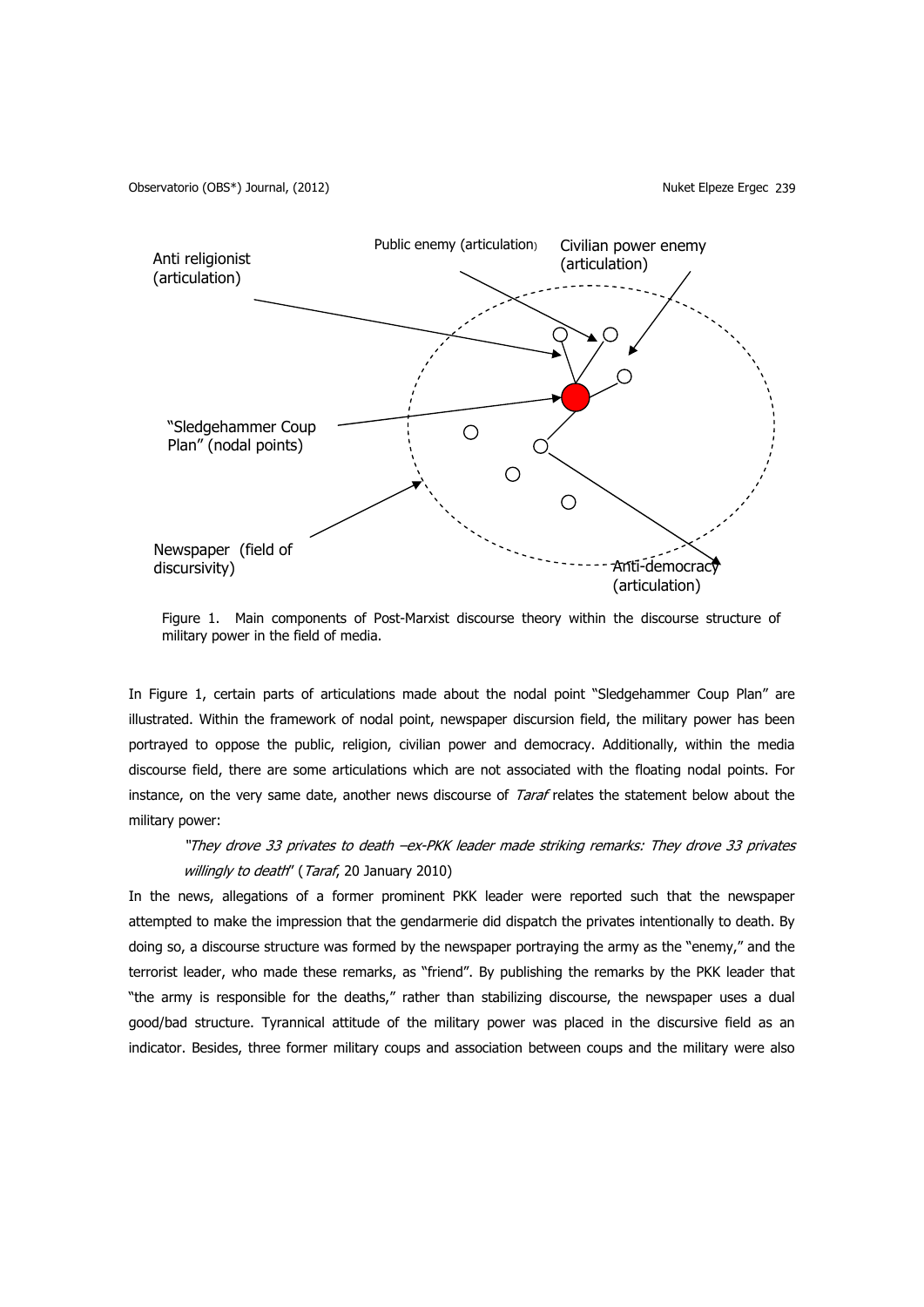highlighted in the media discursive field as another indicator connected to the nodal point. In a news column, an example of such a discourse was rather illustrative: "….. otherwise, we would not succeed in purging the army from this "pro-coup mindset" ailment " (Altan, 2010)

# **Opponent Identities and Discourse of Enemy**

In newspaper discourses, the military power in Turkey was associated with other identities as well. Throughout this association process, discourses turn into floating indicators via an articulation method. Transformation into enemy was supported by discourses and while doing so all dissimilar components were articulated about identities. The enemy discourse was grounded via double structures: "floating" or "empty indicators" (Laclau and Mouffe, 2001; 134). These structures consist of dual expressions such as good/bad, friend/enemy, tyrant/tender. Such dualities are placed in the discourse structure of transformation into enemy. For this reason, analyses of the subjects in columns and headlines were carried out. The position of a subject was determined by discursion over structure which was produced by the probable conditions of its identity.

In order to expose the way military power was discoursed as "enemy" in the press and how it was placed inside discourse as antagonist, an analysis of interviews with 10 graduate students was made utilizing a focus group interview technique. Subsequent to reading the news and columns on the alleged sledgehammer coup plan published on the 30 January 2010 issue of the Taraf newspaper, the matter was opened for discussion. Through this method, emerging themes regarding the subject have been noted. These themes and articulations made about the subject are illustrated in Figure 2.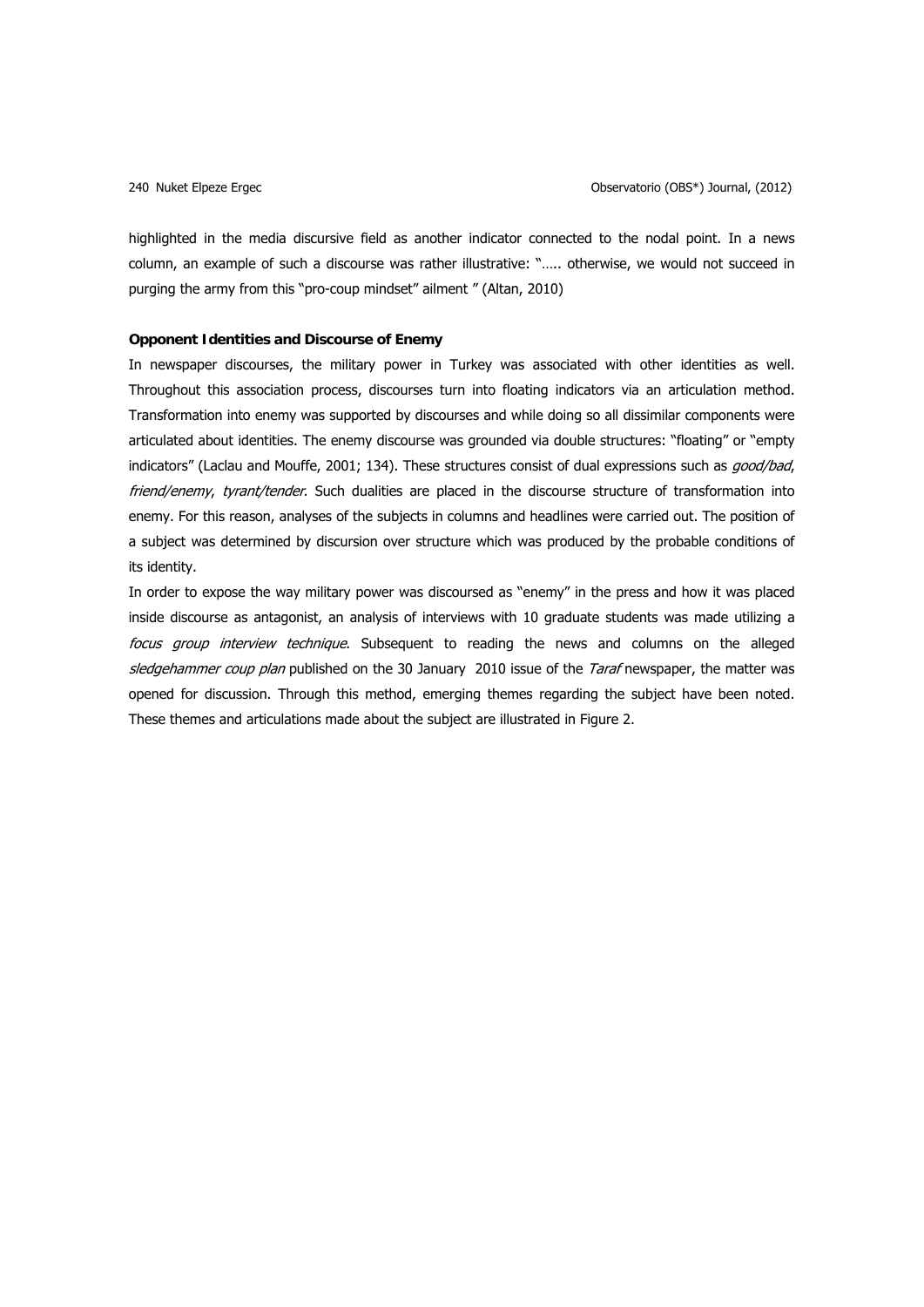Observatorio (OBS\*) Journal, (2012) <br>
Observatorio (OBS\*) Journal, (2012) <br>
Observatorio (OBS\*) Journal, (2012)



Figure 2. Illustration of subjects and articulations made about the subject within the "Sledgehammer Coup Plan" discourse.

In the analysis, three different subjects emerged in the news and discourse related to the "Sledgehammer Coup Plan": military power, civilian power and public. What makes a practice hegemonic is the atmosphere created for articulation about an opposing party. Indeed, forging opposing parties gives way to antagonism. Our study has also presented a nodal point of opposing parties forged via the "Sledgehammer Coup Plan". We have done this through subject-related articulations. Thus, the opposing parties here are the *military*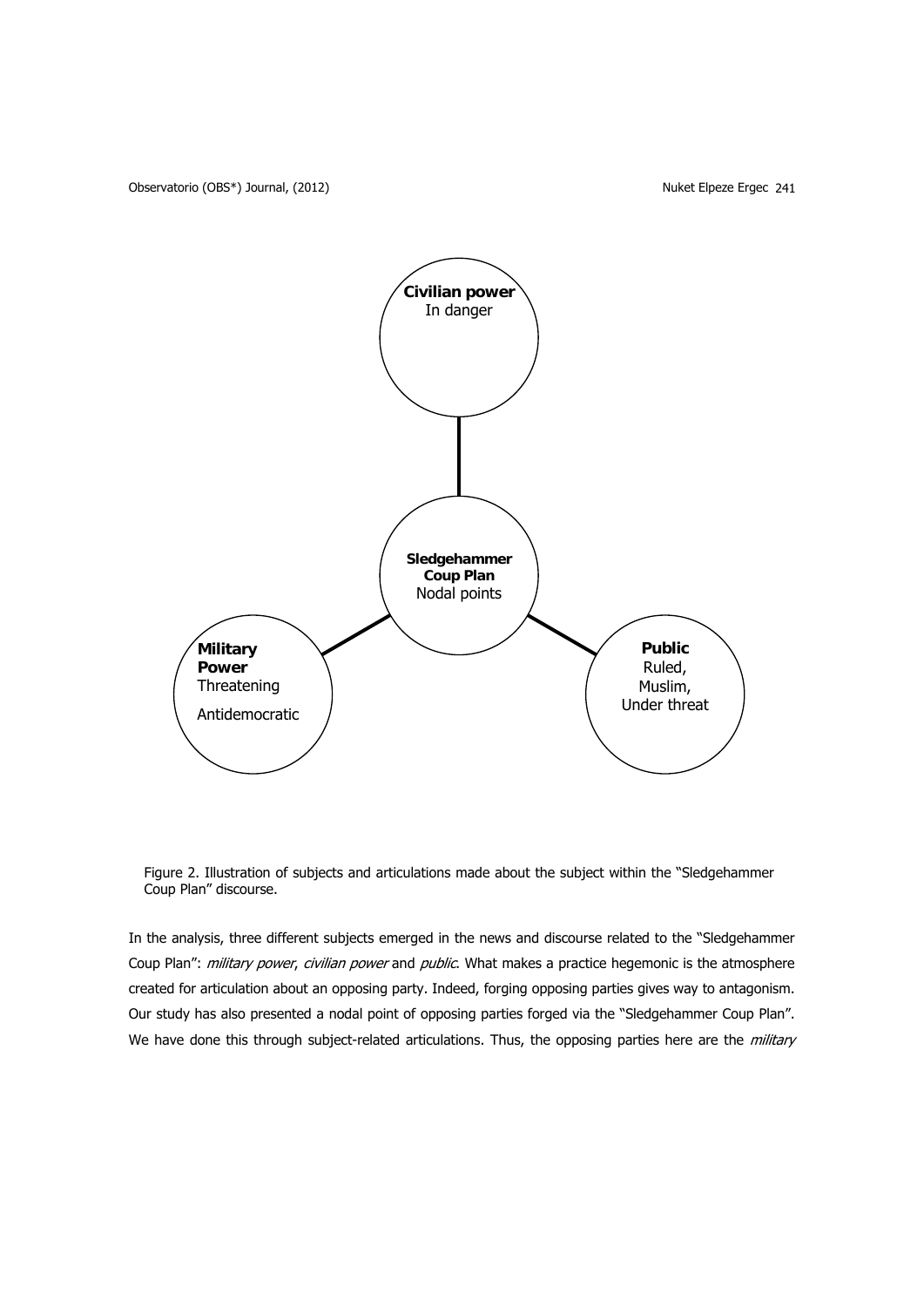and the *civil power*, i.e. the *public*. The military was portrayed as antagonistic towards the civil power. This has been achieved through the news. Articulations made via the news indicate that the military had assumed the "enemy identity". Both the civilian power and the public took a similar opposing stand against the military. Some of these discourses are stated as examples below:

| News discourses                                       | Subject positions                    |
|-------------------------------------------------------|--------------------------------------|
| "Fatih Mosque was going to be bombed"                 | Military power vs. public            |
| "Blood was going to be shed before reciting the azan" | Threat against the Muslim faith      |
| "In Fatih and Beyazit mosques, a bomb attack was      |                                      |
| going to take place on Friday"                        |                                      |
| "They were going to blow up mosques in Istanbul"      |                                      |
| "Our own army shall kill us with our own bombs"       | Military power vs. public            |
| "All the preparations are made to torment their own   | Threat against right of life         |
| homeland"                                             |                                      |
| "The goal is to increase the number of casualties"    |                                      |
| "We were going to crash our own jets"                 | Military power vs. Military power    |
| "Let there be a raid to the air museum"               | Enemy against its own administration |
| "They aim to put the AKP (Justice and Development     | Military power vs. Civilian power    |
| Party) on the spot"                                   | Target, under threat                 |
| A group within the TAF was rather discontented with   |                                      |
| AKP's ruling power"                                   |                                      |
| "The coup directly targets the AKP"                   |                                      |

Table 1. Subject position and oppositions in the discourses of *Taraf* newspaper

The subjects illustrated in the table are placed in discourse structures with their opposing positions, and such oppositions uncover the enemy discourse, since in the discourses, there are two parties: the threatening and the threatened. According to the alleged coup plan, the military power is in the field where antagonism is forged and within this field various articulations are made about nodal points to construct an antagonist position. While the event-related news is expressed via discursive structures, dual structure of enemy-friend is strengthened.

While the military power was positioned as the opponent, the public and the media were placed in the defensive position. News was formed to structure a discourse regarding the military power, and through discourses, it was moved to the sphere of deviance resulting from the neo-liberal civilian ruling power and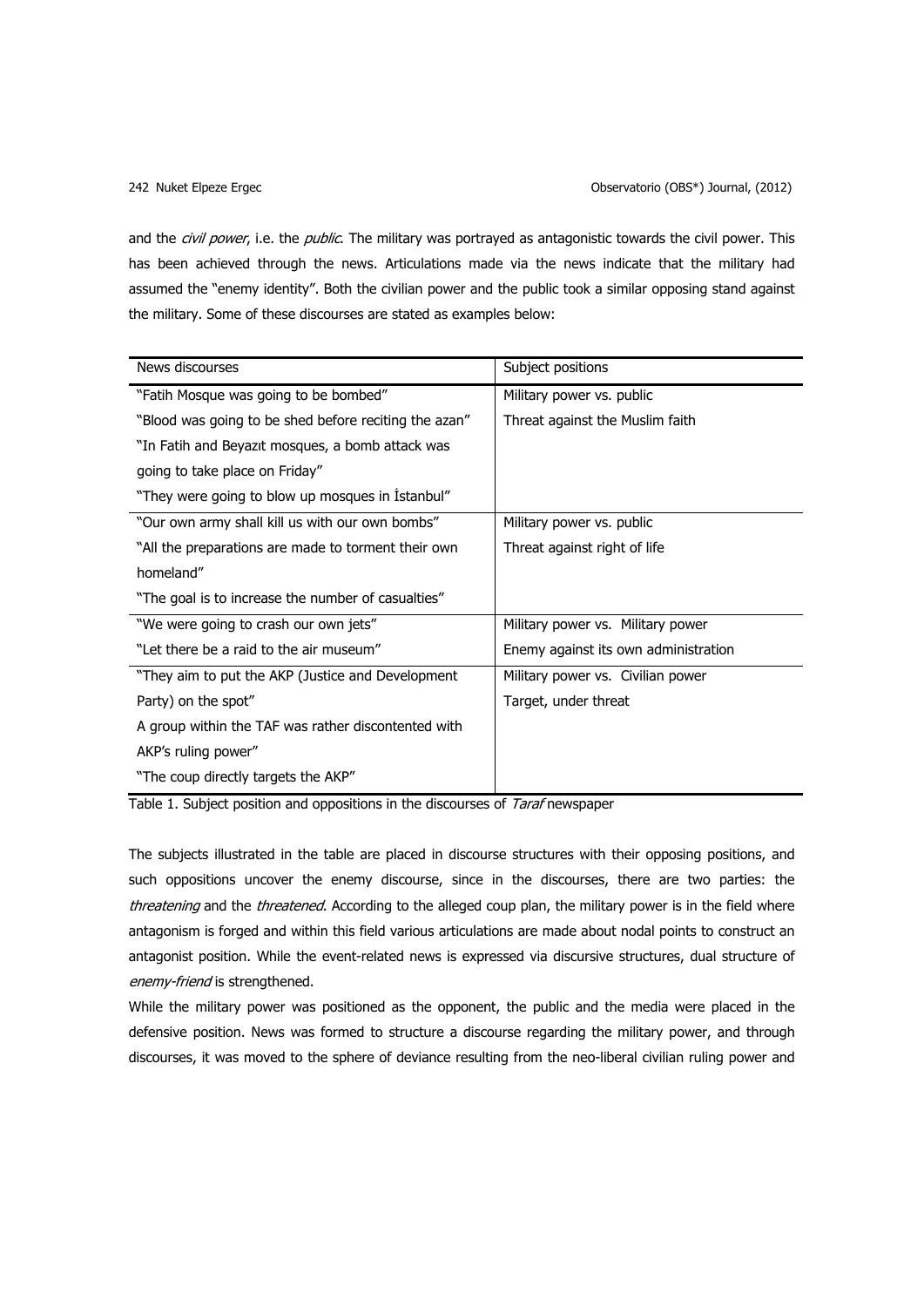Observatorio (OBS\*) Journal, (2012) Nuket Elpeze Ergec 243

the imperial setting formed by this power. Following the year, 2002, when the AKP first came to office, all capitalist powers were overtaken by the civilian rule (Uzgel, 2007). The adoption of certain frame of mind by society demands a long process and a variety of mediums, the most effective of which being the media. The use of allegations regarding coup plan in headlines and the analysis of the topic in columns exhibit the hints related to media and ideology discourse. Ideological implantation continues throughout daily news and processes. In the figure below, we can best observe how the military power was portrayed as the opposing power against other subjects, i.e. the civil power and the public.



Figure 3. The opposition of military power against other identities

The military power that has an antagonistic relation in discourse possesses negative discourses against others. By bearing a negative expression, this antagonism transformed the military into an enemy against public and civilian power identities.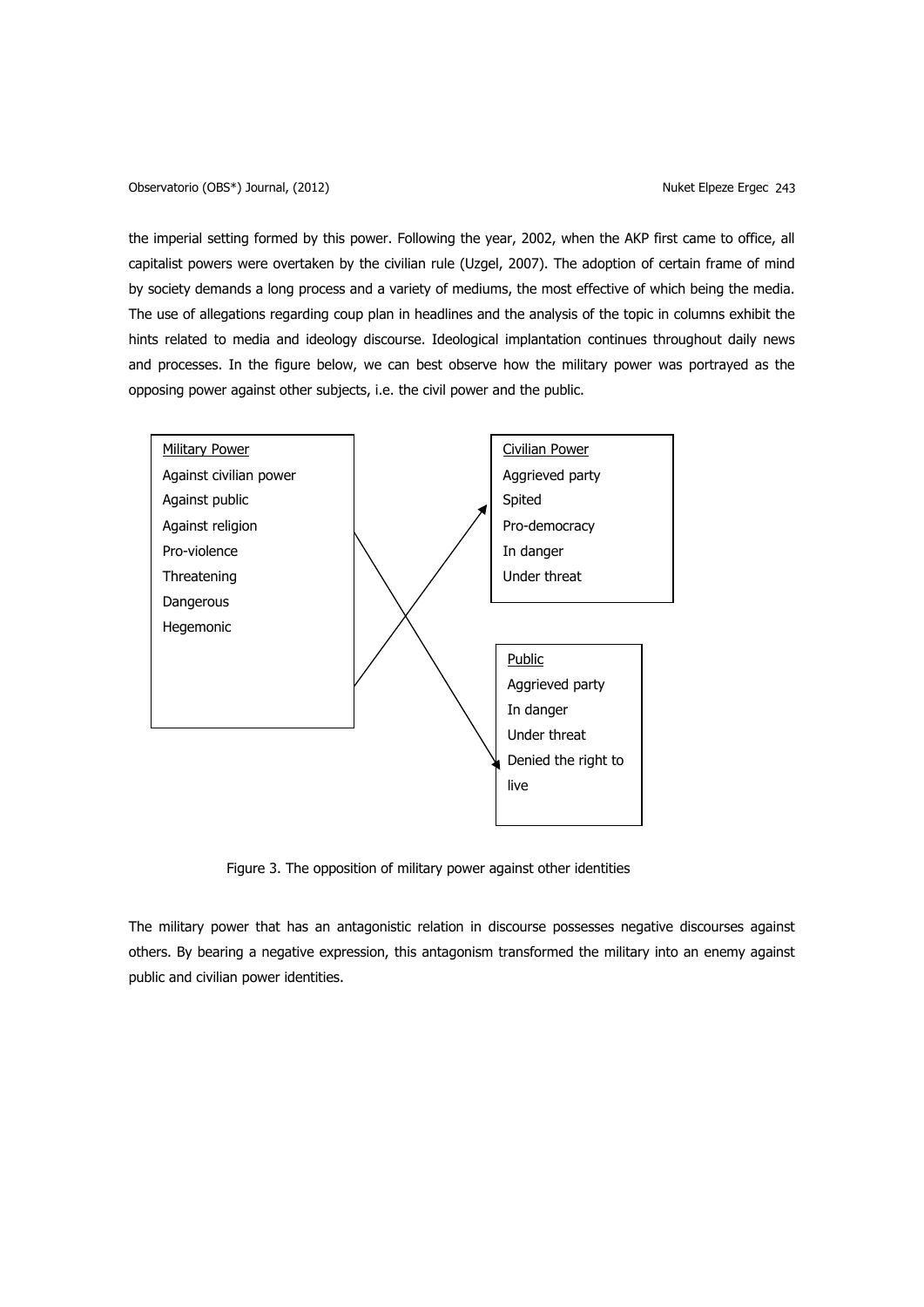#### **Conclusion**

In the aftermath of the news about an alleged coup plan released by the Turkish daily, Taraf, on 20 January 2010, news web sites were visited thousands of times. A search with the syntax "Sledgehammer Coup Plan" on one particular web site provided 10.300.000 headlines (28 May 2010). In spite of such density of news, once randomly selected 20 sites were scanned, headlines with the same context were observed. Headlines such as "our jet will be crashed", "our mosque will be blown up", "we will slaughter our own soldiers" were placed on front pages of such sites. Media discourse where the same discourses were repeated was brought into the agenda by means of ideological implantation. Neo-liberal policies implemented after the 1980s resulted in a variety of changes in Turkey (Bedirhanoğlu, 2007).

The present study has displayed the relocations between powers by means of media discourses. The concepts of Post Marxist discourse theory have been employed in a critical analysis of media discourse. In this discourse, the battle for hegemony between the military and the civilian power was discussed at a "Sledgehammer Coup Plan" nodal point, which illustrated the battle to lead to antagonism of the military power. As articulations were made, dual structures were created about the military, the civilian power and the public, which were positioned as subjects in discourses, in which the military was positioned as the enemy.

Changes in the political arena and the economic structure, subjected the position of powers to discussion, particularly, by the press. The TAF was at the very heart of such discussions. However, even though a military document constituting crime existed, the way to tackle this issue should not have been through relying on media discourse, rather, the matter should have been referred to the judiciary, and not to any other authority. Alas, in this matter, we see the media to have played a major role. This situation questions the sincerity of the political power as well as practices of scrupulous and impartial news coverage by the media.

# **Referances**

Ahmed, F. (2007) Bir Kimlik Peşinde Türkiye. İstanbul: Bilgi University publication

Altan, A. (2010) "Zorunlu Askerliği Kaldırın…" Taraf, 20.01. 2010

Bedirhanoğlu, P. (2007) "The neoliberal discourse on corruption as a means of consent building: reflections from post-crisis Turkey" Third World [Quarterly,](http://www.informaworld.com/smpp/title%7Edb=all%7Econtent=t713448481) Volume [28,](http://www.informaworld.com/smpp/title~db=all~content=t713448481~tab=issueslist~branches=28#v28) Issue [7 O](http://www.informaworld.com/smpp/title%7Edb=all%7Econtent=g782268915)ctober 2007, pp1239 - 1254